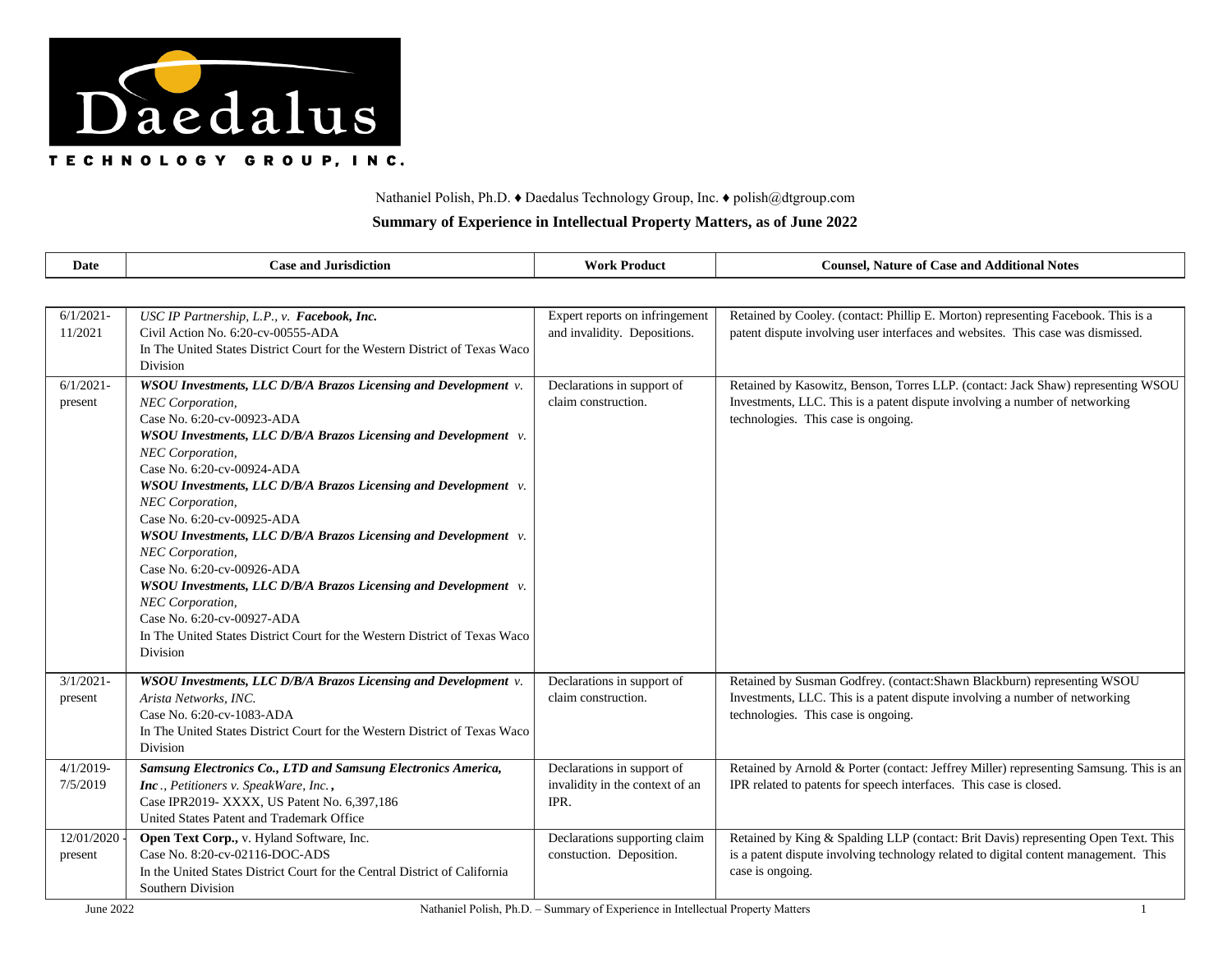| $5/2020 -$  | Nice LTD and Mattersight Corp., v. Callminer, Inc.                                                                                         | Declarations.                                                  | Retained by DLA Piper LLP. (contact: Tiffany Miller) representing Callminer, Inc.         |
|-------------|--------------------------------------------------------------------------------------------------------------------------------------------|----------------------------------------------------------------|-------------------------------------------------------------------------------------------|
| 12/2021     | Case No. 18-2024-RGA-SRF                                                                                                                   |                                                                | This is a patent dispute involving technology related to telephony integration. This      |
|             | In the United States District Court for the District of Delaware                                                                           |                                                                | case was settled.                                                                         |
| 10/2019-    | Freshub, Inc., Freshhub, LTD., v. Amazon.com inc., Amazon Digital                                                                          | Expert report on infringement;                                 | Retained by Kramer Levin (contact: Paul Andre) representing Freshub. This is a patent     |
| 6/23/2021   | Services, LLC, Prime Now, LLC, Whole Foods Market Inc., Whole Foods<br>Market Services, Inc., Case A-19-CV-00885-ADA. In the United States | Expert report on validity;<br>depositions; testimony at trial. | dispute concerning smart kitchen voice technologies. Testified at trial.                  |
|             | District Court for the Western District of Texas                                                                                           |                                                                |                                                                                           |
|             |                                                                                                                                            |                                                                |                                                                                           |
|             |                                                                                                                                            |                                                                |                                                                                           |
| $3/2020 -$  | Broadcom Corperation, et al., v. Netflix, Inc.                                                                                             | Expert reports                                                 | Retained by Thompson Knight (contact: Nadia Haghighatian). This is a patent case          |
| 5/2022      | Case No. 3:20-cv-04677-JD                                                                                                                  |                                                                | involving streaming content. This case is ongoing, but I am no longer involved.           |
|             | In the United States District Court for the Northern District of California                                                                |                                                                |                                                                                           |
|             | San Francisco Division                                                                                                                     |                                                                |                                                                                           |
| $06/2019 -$ | Roku, Inc. petition for inter partes review of US 7,821,505 Attorney                                                                       | Declarations, reply                                            | Retained by Haynes and Boone (contacts: Raghav Bajaj and Philip Woo) representing         |
| present     | Docket No. 48331.3                                                                                                                         | declarations, and a deposition.                                | Roku, Inc. This is a patent case involving user interfaces on hand held remote controls.  |
|             |                                                                                                                                            |                                                                | This case is ongoing.                                                                     |
| 04/2019-    | Vimeo, Inc and IAC/InterActiveCorp, v. British Telecommunications plc,                                                                     | Filed several declarations.                                    | Retained by McDonnell Boehnen Hulbert & Berghoff (contact: Jeffrey P. Armstrong)          |
| present     | IPR2019-00833 and British Telecommunications plc. V.                                                                                       |                                                                | representing British Telecom. This is a patent case in district court as well as an IPR.  |
|             | IAC/InterActiveCorp et al.,                                                                                                                |                                                                | This case is ongoing.                                                                     |
|             | Case 1:18-vc-003366-VAC-CJB (D. Del.)                                                                                                      |                                                                |                                                                                           |
| 05/2018-    | Retailmenot, Inc. v. Honey Science Corp. Case no. 18-937(CFC)(MPT)                                                                         | Expert declarations, help with                                 | Retained by Kirkland & Ellis (contact: Christpher DeCoro) representing Retailmenot.       |
| 12/2020     | In the United States District Court for the District of Delaware                                                                           | infringement contentions,<br>expert report, and deposition.    | This is a patent case involving ecommerce websites for shopping. The case was<br>settled. |
|             |                                                                                                                                            |                                                                |                                                                                           |
| 01/2017-    | Koninklijke Philips N.V. et al. v. Acer Inc. et al.,                                                                                       | Expert reports and depositions.                                | Retained by Fitzpatrick, Cella, Harper & Scinto and Venable (contacts:                    |
| 01/2020     | Case No. 15-1170-GMS                                                                                                                       |                                                                | Christopher Gerson or Jonathan Sharret) representing Koninklijke Philips N.V.             |
|             | Koninklijke Philips N.V. et al. v. ASUSTeK Computer Inc. et al.,<br>Case No. 15-1125-GMS                                                   |                                                                | and U.S. Philips Corporation. This was a patent dispute. The case ended in settlement.    |
|             | Koninklijke Philips N.V. et al. v. Double Power Tech. et al.,<br>Case No. 15-1130-GMS                                                      |                                                                |                                                                                           |
|             | Koninklijke Philips N.V. et al. v. HTC Corp. et al.,<br>Case No. 15-1126-GMS                                                               |                                                                |                                                                                           |
|             | Koninklijke Philips N.V. et al. v. Southern Telecom Inc.,<br>Case No. 15-1128-GMS                                                          |                                                                |                                                                                           |
|             | Koninklijke Philips N.V. et al. v. Visual Land Inc.,<br>Case No. 15-1127-GMS                                                               |                                                                |                                                                                           |
|             | Koninklijke Philips N.V. et al. v. YiFang USA, Inc.,                                                                                       |                                                                |                                                                                           |
|             | Case No. 15-1131-GMS                                                                                                                       |                                                                |                                                                                           |
|             | In the United States District Court for the District of Delaware                                                                           |                                                                |                                                                                           |
| 03/2018-    | Alarm.com et al v. SecureNet Technologies LLC,                                                                                             | Four expert reports on                                         | Retained by Cooley, LLP (contact: Erik B. Milch) representing SecureNet                   |
| 02/2019     | Case No. 1:15-cv-00807-GMS                                                                                                                 | invalidity and non-                                            | Technologies. This case was a patent case involving home security products and            |
|             | In the United States District Court for the District of Delaware                                                                           | infringement; analysis of                                      | internet technologies. I was handling both non-infringement and invalidity. We            |
|             |                                                                                                                                            | source code; two depositions;                                  | prevailed at trial.                                                                       |
|             |                                                                                                                                            | testimony at trial.                                            |                                                                                           |
|             |                                                                                                                                            |                                                                |                                                                                           |
|             |                                                                                                                                            |                                                                |                                                                                           |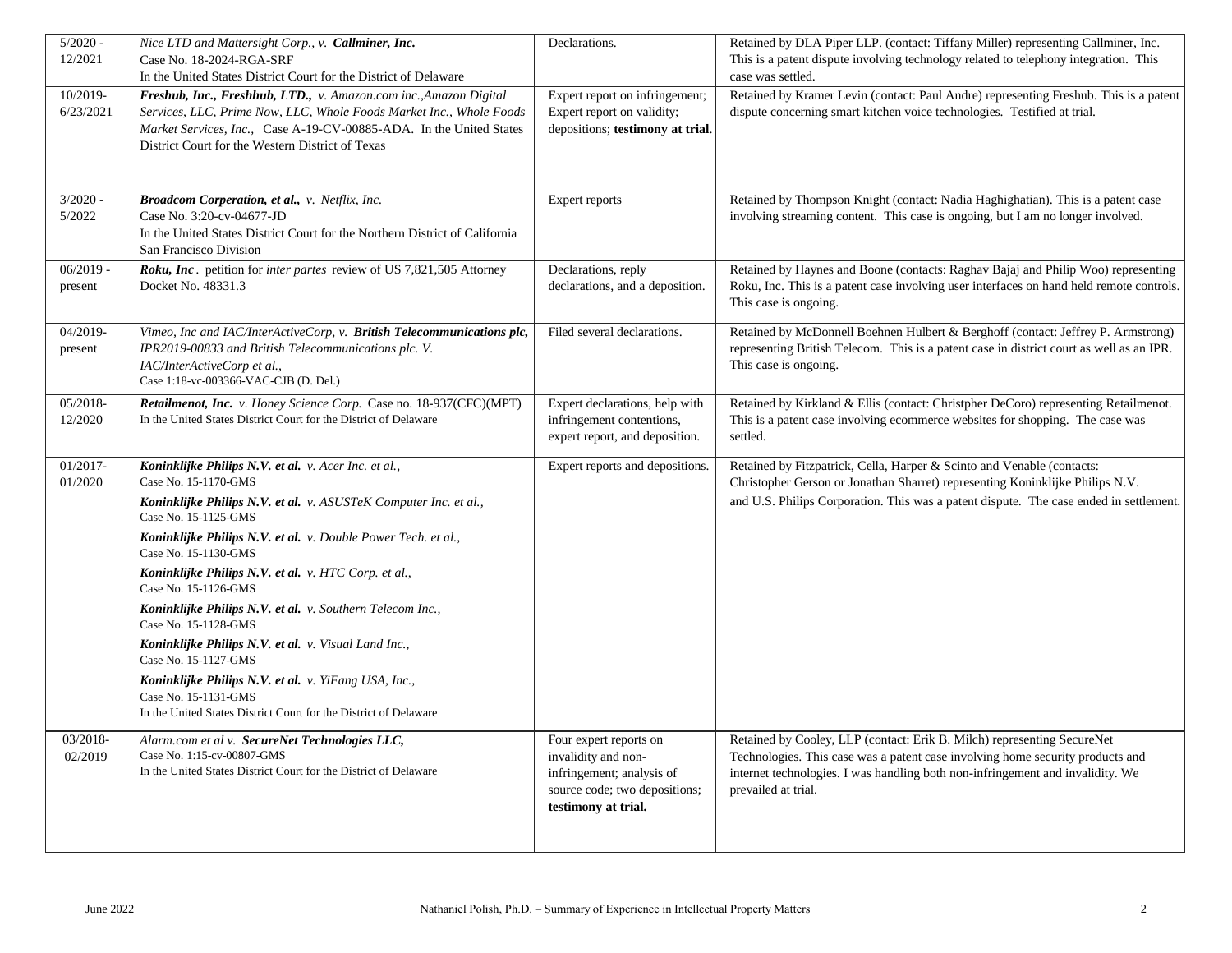| 01/2018-<br>09/2018    | Ameranth, Inc. v. Pizza Hut, Inc., et al.,<br>Case No. 11-cv-1810 JLS<br>In the United States District Court Southern District of California                                                                                                                      | Expert report and deposition.                                                                                                                       | Retained by Baker Botts, LLP (contact: Michael E. Knierim) representing Grubhub,<br>Inc. and Seamless North America, LLC. This was a patent case involving data<br>processing in the hospitality industry. I was asked to provide opinions concerning<br>invalidity on a variety of grounds. We prevailed on a motion for summary judgment of<br>unpatentability. |
|------------------------|-------------------------------------------------------------------------------------------------------------------------------------------------------------------------------------------------------------------------------------------------------------------|-----------------------------------------------------------------------------------------------------------------------------------------------------|-------------------------------------------------------------------------------------------------------------------------------------------------------------------------------------------------------------------------------------------------------------------------------------------------------------------------------------------------------------------|
| 04/2018-<br>present    | MModal Services Ltd. v. Nuance Communications, Inc.<br>Case No. 1:18-cv-00901-WMR<br>In the United States District Court for the Northern District of Georgia Atlanta<br>Division                                                                                 | Declaration regarding claim<br>terms; deposition.                                                                                                   | Retained by Weil, Gotshal & Manges LLP (contact: Sudip Kundu) representing<br>Nuance Communications, Inc. This is a patent case involving speech recognition<br>technology. I have prepared a report regarding certain claim terms. This case is<br>ongoing.                                                                                                      |
| 04/2018-<br>present    | BookIT Oy Ajanvarauspalvelu v. Bank of America Corporation and<br><b>Bank of America, N.A.</b><br>Case No. 3:17-cv-02557-K<br>In The United States District Court for the Northern District of Texas Dallas<br>Division                                           | Declarations regarding claim<br>terms.                                                                                                              | Retained by Winston & Strawn, LLP representing Bank of America.<br>This is a patent case. I am involved with a number of invalidity issues.<br>This case is ongoing.                                                                                                                                                                                              |
| 08/2017-<br>present    | Darren Pederson v. Apple Inc.<br>Case No. 1:12-cv-235530<br>In the Santa Clara County Superior Court                                                                                                                                                              | Declaration in support of<br>opposition to class certification;<br>deposition.                                                                      | Retained by Morrison & Foerster LLP (contact: David M. Walsh) representing Apple,<br>Inc.<br>This is a class action case regarding the operation of Apple TV products. I am<br>involved with a number of issues around class certification.                                                                                                                       |
| $01/2017 -$<br>present | Koninklijke Philips N.V. et al. v. Acer Inc. et al.<br>Case No. 15-1170-GMS<br>In the United States District Court for the District of Delaware                                                                                                                   |                                                                                                                                                     | Retained by Venable LLP representing Koninklijke Philips N.V. et al.                                                                                                                                                                                                                                                                                              |
| 03/2016-<br>01/2018    | Doug Baird, Goug Hesse and Bob Schmitt on Behalf of Blinkmind, Inc. v.<br>Joe Baird, Nathan Stratton, Michael Tessler, Exario Networks Inc, and<br>Broadsoft, Inc.<br>Case No. 2015-16576<br>In The District Court of Harris County, TX, 270th Judicial District. | Analysis of source code and<br>documents related to<br>allegations of copying. Expert<br>report; deposition.                                        | Retained by Cooley LLP (contact: Jon Graves) representing Broadsoft. This case<br>involves allegations of theft of trade secrets and copying.<br>The case settled.                                                                                                                                                                                                |
| 11/2015-<br>06/2017    | Phoenix Technologies LTD. v. VMware, Inc.<br>Case No. 15-cv-014140-HSG<br>In The United States District Court North District of California                                                                                                                        | Expert report regarding a<br>number of issues having to do<br>with issues related to the<br>definition of terms; deposition;<br>testimony at trial. | Retained by Cooley LLP (contact: Whitty Somvichian) representing Phoenix<br>Technologies. This is a contracts matter involving copyright. I offered opinions related<br>to the meaning of certain terms used in a contract.                                                                                                                                       |
| $05/2015-$<br>05/2015  | Chestnut Hill Sound, Inc. v. Apple Inc.<br>Case No.15-cv-261 (D. Del.)<br>In The United States District Court for the District of Delaware                                                                                                                        | Declaration in support of<br>Apple's opposition to<br>preliminary injunction.                                                                       | Retained by Desmarais, LLP (contact: Alan Kellman) representing Apple Inc.<br>This is a patent matter involving control of multimedia streams in home entertainment<br>networks.                                                                                                                                                                                  |
| $04/2015-$<br>07/2016  | Mobile Telecommunications Technologies, LLC v. BlackBerry<br>Corporation<br>Case No. 3:12-cv-01652-M (N.D. Tex.)<br>In the United States District Court for the Northern District of Texas Dallas<br>Division                                                     | Expert report on non-<br>infringement and invalidity;<br>deposition; testimony at trial.                                                            | Retained by McDermott Will & Emery (contact: Leigh Martinson) representing<br>Blackberry. I am handling invalidity as well as non-infringement. This is a patent case<br>involving a number of issues related to smartphones and messaging. Testified at trial.<br>We prevailed.                                                                                  |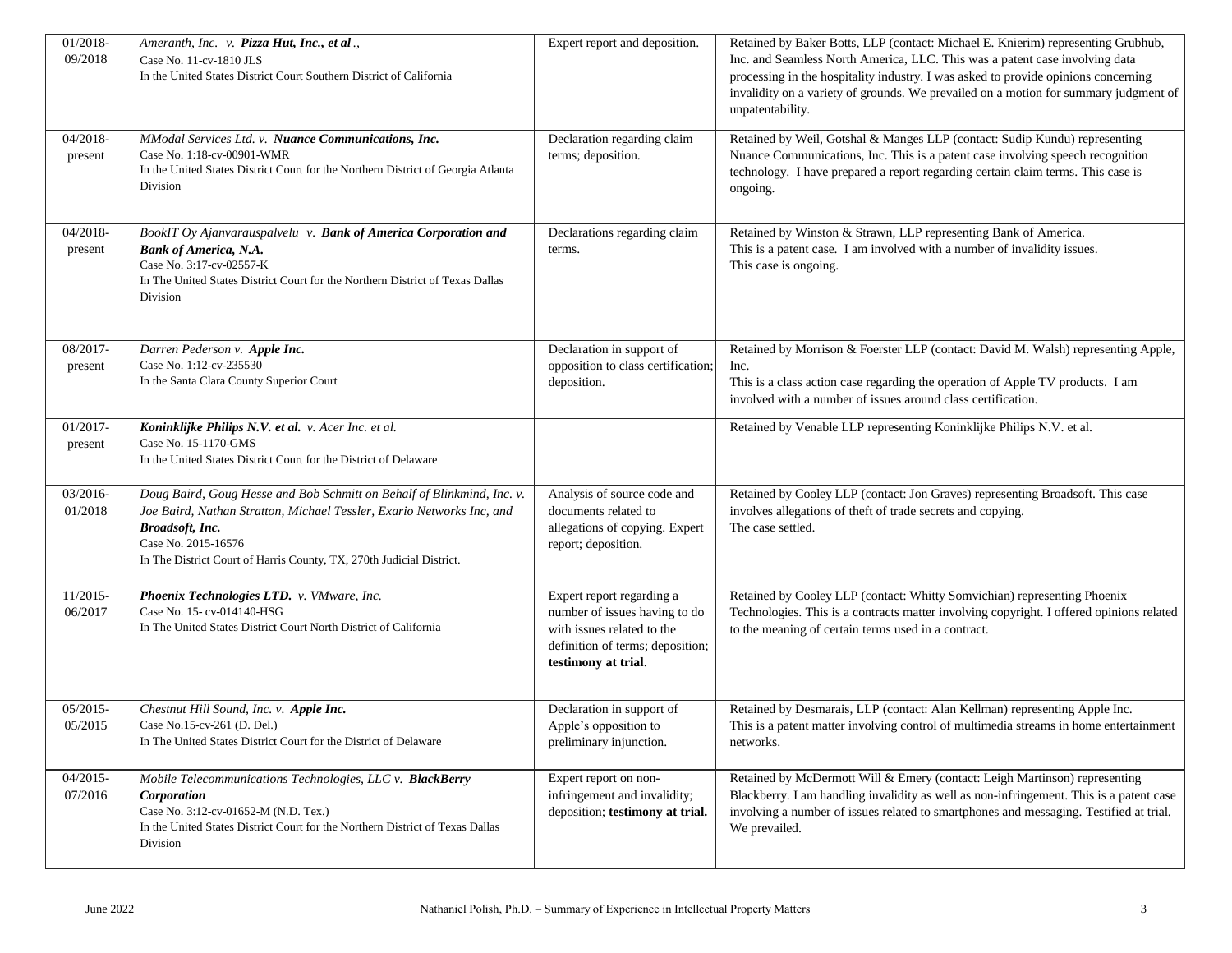| 03/2015-   | WAG Acquisition LLC v. Gattyan S.a.r.l. et al                                        | Declarations in four IPRs;      | Retained by Baker & McKenzie LLP (contacts: Kevin O'Brien and Matt Dushek)             |
|------------|--------------------------------------------------------------------------------------|---------------------------------|----------------------------------------------------------------------------------------|
| 03/2017    | Case No. 2:14-cv-2832-ES-JAD (D. N.J.)                                               | deposition.                     | representing the defendants.                                                           |
|            | In the United States District Court District of New Jersey                           |                                 | This is a patent matter involving streaming media. I submitted declarations in four    |
|            |                                                                                      |                                 | IPRs in this case.                                                                     |
|            |                                                                                      |                                 |                                                                                        |
| 02/2015-   | Comcast Cable Communications LLC, et al. v. Sprint Communications                    | Expert report on invalidity;    | Retained by McGuire Woods, LLP (contact: George J. Barry III) representing Sprint      |
| 02/2017    | Company L.P. et al.,                                                                 | deposition; testimony at trial. | Inc. This is a patent matter involving the architecture of messaging servers in a cell |
|            | Case No. 2:12-cv-0859 (E.D. Pa)                                                      |                                 | phone network.                                                                         |
|            |                                                                                      |                                 |                                                                                        |
| 12/2014-   | Enterprise Systems Technologies S.a.r.l. v. Apple Inc.                               | Declaration submitted for IPR.  | Retained by Ropes & Gray, LLP (contact: Stefan Geirhofer) representing Apple Inc.      |
| 05/2015    | C.A. No. 1:14-cv-00765-UNA                                                           |                                 | This was a patent matter involving a district court case, an ITC case, and an IPR. The |
|            | In the United States District Court for the District of Delaware                     |                                 | technology mobile messaging.                                                           |
|            |                                                                                      |                                 | This case settled.                                                                     |
|            |                                                                                      |                                 |                                                                                        |
|            |                                                                                      |                                 |                                                                                        |
| 11/2014-   | Solocron Media, LLC v. Verizon Communications Inc., et al                            | Expert report on invalidity.    | Retained by Wiley Rein, LLP (contact: Scott Felder) representing Verizon. This was a   |
| 04/2015    | Case No. 2:13-cv-1059 (E.D. Tex.)                                                    |                                 | patent matter. I prepared a report on invalidity and assisted with a report on non-    |
|            | In the United States District Court Eastern District of Texas Marshall Division      |                                 | infringement.                                                                          |
|            |                                                                                      |                                 | This case terminated favorably for Verizon before I was deposed.                       |
|            |                                                                                      |                                 |                                                                                        |
|            |                                                                                      |                                 |                                                                                        |
| 10/2014-   | Recogni Corp, LLC v. Nintendo Co. Ltd. Et al                                         |                                 | Retained by Orrick, Herrington & Sutcliffe LLP (Contact: Doc Daybell) representing     |
| 02/2015    | Case No. 2:12-cv-01873-RAJ                                                           |                                 | Nintendo Co. Ltd.                                                                      |
|            | In the U.S. District Court Western District of Washington                            |                                 |                                                                                        |
|            |                                                                                      |                                 |                                                                                        |
| 07/2014-   | Aylus Networks, Inc. v. Apple Inc.                                                   | Declarations in support of      | Retained by DLA Piper (contact: Mark Fowler) representing Apple, Inc. I was            |
| 01/2016    | Case No: 3:13-cv-04700-EMC.                                                          | claim construction as well as   | handling non-infringement as well as invalidity. This was a patent matter involving    |
|            | In the United States District Court Northern District of California San Francisco    | summary judgment; expert        | control of multimedia streams in home entertainment networks.                          |
|            | Division                                                                             | reports on non-infringement     | This case was dismissed on summary judgment favorable to Apple.                        |
|            |                                                                                      | and invalidity; deposition.     |                                                                                        |
|            |                                                                                      |                                 |                                                                                        |
| $5/2014-$  | Jobdiva, Inc. v. Monster Worldwide, Inc.                                             | Declaration on infringement;    | Retained by Kirkland and Ellis (contact: James Marina) representing Jobdiva. This was  |
| 10/2014    | Case no: 13 Civ. 8229 (KBF)                                                          | deposition.                     | a patent matter involving methods of search and display of resumes. I offered a        |
|            | In the United States District Court for the Southern District of New York            |                                 | declaration that was most of an expert report.                                         |
|            |                                                                                      |                                 | This case settled.                                                                     |
|            |                                                                                      |                                 |                                                                                        |
|            |                                                                                      |                                 |                                                                                        |
| 12/2013-   | Straight Path IP Group, Inc., v. LG Electronics, Inc. et.al                          | Expert report on non-           | Retained by Finnegan (contact: Aidan Skoyles) representing LG Electronics, Inc. This   |
| 06/2014    | C.A. No. 1:13-cv-00933                                                               | infringement; deposition.       | was a patent matter regarding smart televisions.                                       |
|            | Investigation No. 337-TA-892                                                         |                                 | This case has been stayed.                                                             |
|            |                                                                                      |                                 |                                                                                        |
| 11/2013-   | Glaxosmithkline, LLC. v. Genentech, Inc.                                             | Expert report on an evidentiary | Retained by Desmarais (contact: Xiao Li) representing GSK. I offered opinions          |
| 12/2013    | Case No: 10-799-GMS.                                                                 | matter; deposition.             | regarding the quality of certain metadata information associated with several files at |
|            | In the United States District Court for the District of Delaware.                    |                                 | issue in the case.                                                                     |
|            |                                                                                      |                                 |                                                                                        |
| $9/2013 -$ | Profectus Technology LLC, v. Huawei Technologies Co. LTD, et al.                     | Expert report on non-           | Retained by Baker Botts (contact: Tammy Pennington) representing Dell. This patent     |
| 9/2014     | Case No. 6:11-cv-00474.                                                              | infringement.                   | matter dealt with technologies used in electronic picture frames. This case settled.   |
|            | In the United States District Court for the Eastern District of Texas Tyler Division |                                 |                                                                                        |
|            |                                                                                      |                                 |                                                                                        |
|            |                                                                                      |                                 |                                                                                        |
|            |                                                                                      |                                 |                                                                                        |
|            |                                                                                      |                                 |                                                                                        |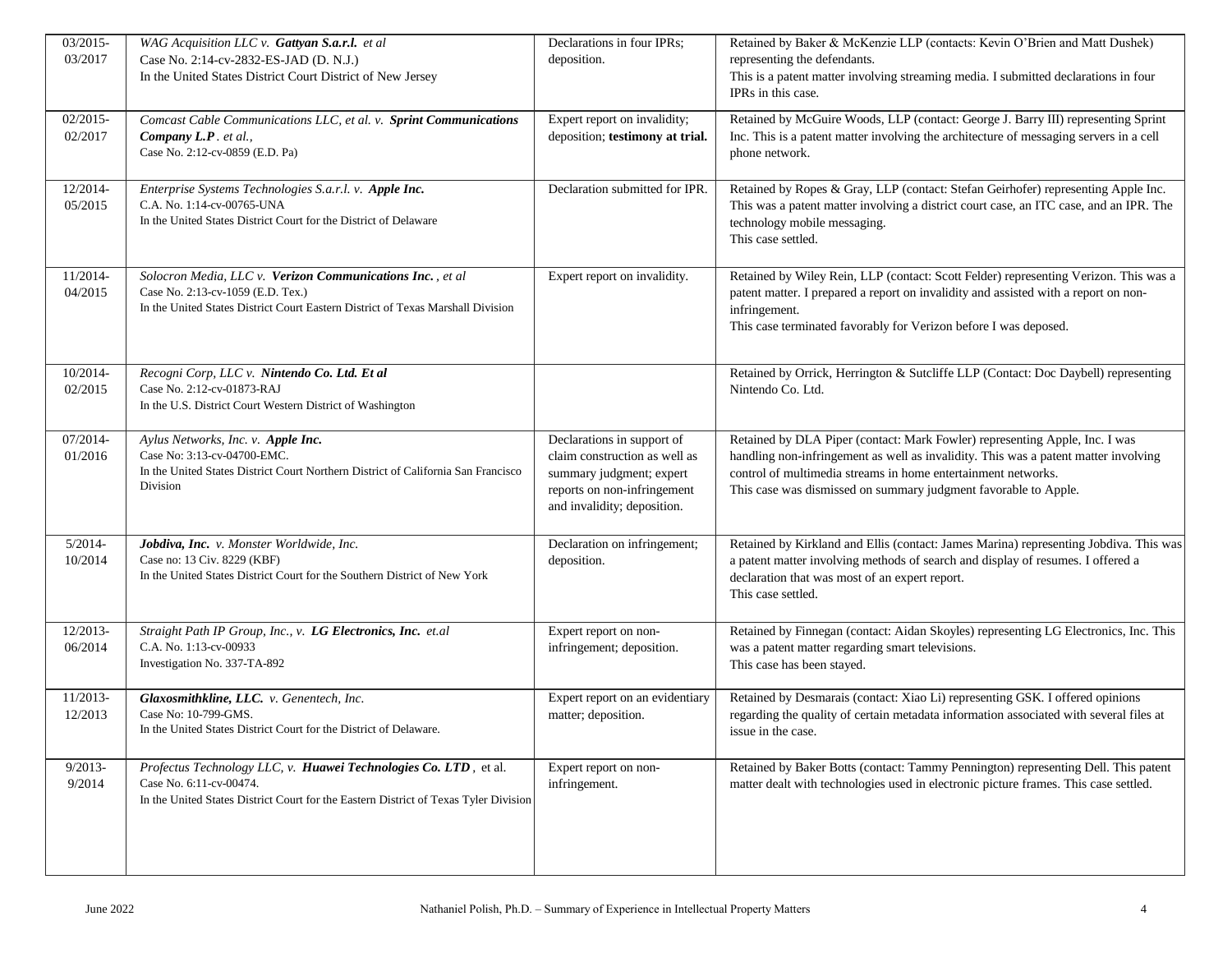| $9/2013 -$          | Black Hills Media v. Samsung, LGE et al.,                                       | Expert report on non-           | Retained by Finnegan (contact: Houtan Esfahani) representing LGE.                                                  |
|---------------------|---------------------------------------------------------------------------------|---------------------------------|--------------------------------------------------------------------------------------------------------------------|
| 3/2014              | Certain Digital Media Devices, including Televisions, Blu-Ray Disc              | infringement; deposition;       |                                                                                                                    |
|                     | Players, Home Theater Systems, Tablets and Mobile Phones, Components            | testimony at hearing.           |                                                                                                                    |
|                     | Thereof and Associated Software.                                                |                                 |                                                                                                                    |
|                     | Investigation No. 337-TA-882.                                                   |                                 |                                                                                                                    |
|                     | United States International Trade Commission                                    |                                 |                                                                                                                    |
|                     |                                                                                 |                                 |                                                                                                                    |
|                     |                                                                                 |                                 |                                                                                                                    |
| $6/2013-$           | OpenText S.A. v. Alfresco Software LTD; Alfresco Software, Inc.; and            | Expert reports on infringement  | Retained by Cooley, LLP (contact: Frank Pietrantonio) representing OpenText                                        |
| 2/2015              | Carahsoft Technology Corporation.                                               | and validity; depositions; tech | My patents were dropped from trial.                                                                                |
|                     | Case No. 2:13CV320AWA/LRL.                                                      | tutorial.                       |                                                                                                                    |
|                     | In the United States District Court for the Eastern District of Virginia.       |                                 |                                                                                                                    |
|                     |                                                                                 |                                 |                                                                                                                    |
|                     |                                                                                 |                                 |                                                                                                                    |
| 05/2013-            | Hartford Fire Insurance Company v. Progressive Corporation and                  | Expert report on claim          | Retained by Baker Botts (contact: Robert Scheinfeld) representing Hartford.                                        |
| present             | Progressive Casualty Insurance Company.                                         | construction; deposition.       | I am handling both infringement as well as validity.                                                               |
|                     | Case No. 1:12-cv-02444.                                                         |                                 |                                                                                                                    |
|                     | In the United States District Court for the Northern District of Ohio Eastern   |                                 |                                                                                                                    |
|                     | Division.                                                                       |                                 |                                                                                                                    |
|                     |                                                                                 |                                 |                                                                                                                    |
| 10/2012-            | MobileMedia Ideas, LLC. v. HTC Corporation and HTC America, Inc.                | Expert reports; deposition.     | Retained by Desmarais, LLC (contact: Alan Kellman) representing MMI.                                               |
| 04/2013             | In the United States District Court for the Eastern District of Texas, Marshall |                                 | This is a patent dispute involving user interfaces to cell phones.                                                 |
|                     | Division.                                                                       |                                 | I am handling both infringement and validity.                                                                      |
|                     |                                                                                 |                                 |                                                                                                                    |
|                     |                                                                                 |                                 |                                                                                                                    |
| 10/2012-            | Nokia Corporation, Nokia Inc., and Intellisync Corp v. HTC. Certain             | Expert reports, depositions;    | Retained by Desmarais, LLC (contact: Alan Kellman) representing Nokia. This was a                                  |
| 04/2014             | Electronic Devices, Including Mobile Phones and Tablet Computers, and           | testimony at hearing.           | patent dispute involving user interfaces to cell phones. I handled both infringement and                           |
|                     | Components Thereof.                                                             |                                 | validity.                                                                                                          |
|                     | Investigation No. 337-TA-847.                                                   |                                 | My patent was dropped from the case during the hearing.                                                            |
|                     | United States International Trade Commission                                    |                                 |                                                                                                                    |
|                     |                                                                                 |                                 |                                                                                                                    |
| 09/2012-            | Intellectual Ventures I LLC et al. v. AT&T Mobility LLC et al.                  |                                 | Retained by Baker Botts (contact: Robert Maier) representing AT&T Mobility LLC.                                    |
| 04/2017             | Civil Action No. 12-CV-193-LPS (D.Del.)                                         |                                 |                                                                                                                    |
|                     |                                                                                 |                                 |                                                                                                                    |
| $8/2012 -$          | Potter Voice Technologies, LLC, v. Apple Inc et al.<br>CV 1:12-cv-01096-REB-CBS | Declaration in support of       | Retained by Cooley, LLP (contact: Timothy Teter) representing Apple Inc. This was a                                |
| 10/2015             | In The United States District Court for the District of Colorado.               | summary judgment; expert        | patent dispute involving Natural Language Processing on smartphones. I handled both                                |
|                     |                                                                                 | reports.                        | infringement and validity. This case was favorably dismissed on summary judgment.                                  |
|                     |                                                                                 |                                 |                                                                                                                    |
|                     |                                                                                 |                                 |                                                                                                                    |
|                     |                                                                                 |                                 |                                                                                                                    |
| 08/2012-<br>10/2014 | OpenTV, Inc. v. Netflix Inc.<br>Case No. 3:14-cv-01525                          |                                 | Declaration regarding a motion   Retained by Kirkland & Ellis, LLP (contact: Matthew Topic) representing OpenTV. I |
|                     | In the United States District Court for the District of Delaware                | for summary judgment.           | submitted a declaration in opposition to a motion for summary judgment regarding<br>section 101 issues.            |
|                     |                                                                                 |                                 |                                                                                                                    |
|                     |                                                                                 |                                 |                                                                                                                    |
| 08/2012-            | J2 Global Communications, Inc. v. EasyLink Services International               |                                 | Retained by Perkins Coie, LLP (contact: Timothy Carroll) representing EasyLink                                     |
| 12/2012             | Corp.<br>Case No. 09-4189-DDP (AJWx)                                            |                                 | Corp. I handled both infringement and validity. This was a patent dispute regarding                                |
|                     | In The United States District Court Central District of California Western      |                                 | enterprise fax and messaging systems.                                                                              |
|                     | Division.                                                                       |                                 |                                                                                                                    |
|                     |                                                                                 |                                 |                                                                                                                    |
|                     |                                                                                 |                                 |                                                                                                                    |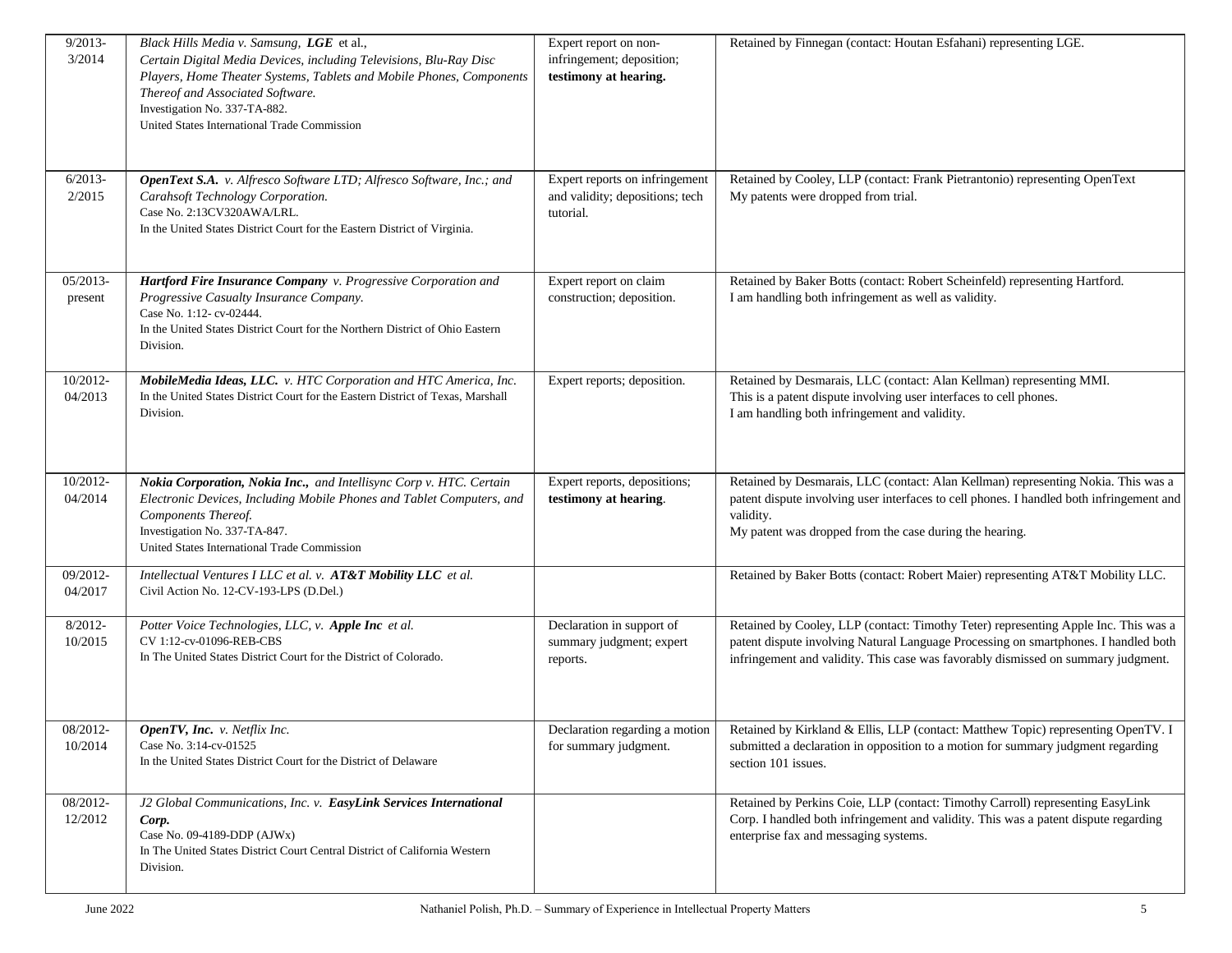| 06/2012-    | EasyWeb Innovations, LLC v. Twitter, Inc.                                       | Expert reports; deposition.     | Retained by Desmarais, LLC (contact: Alan Kellman) representing EasyWeb. This is a      |
|-------------|---------------------------------------------------------------------------------|---------------------------------|-----------------------------------------------------------------------------------------|
| 8/2017      | Civil Action No CV 11-4550-JFB-WDW.                                             |                                 | patent dispute involving messaging technologies. I am handling both infringement and    |
|             | In The United States District Court for the Eastern District of New York.       |                                 | validity.                                                                               |
|             |                                                                                 |                                 |                                                                                         |
| 06/2012     | <b>Cisco</b>                                                                    | Declaration.                    | Retained by Haynes and Boone, LLP (contact: Andrew Ehmke) representing Cisco.           |
|             |                                                                                 |                                 | This was an IPR case and I submitted a declaration in the matter.                       |
|             |                                                                                 |                                 |                                                                                         |
| 02/2012-    | Emblaze LTD v. Apple Inc.                                                       | Markman tutorial; Expert        | Retained by Greenberg Traurig, LLP (contact: James DeCarlo) representing Apple,         |
| 06/2014     | Case No 4:11-CV-01079 SBA.                                                      | report on non-infringement;     | Inc.                                                                                    |
|             | In The United States District Court for the Northern District of California.    | tech tutorial; testimony at     | The case was ultimately tried by DLA Piper (contact: Mark Fowler). This was a patent    |
|             |                                                                                 | trial.                          | dispute. The case involved technology for distribution of multimedia over the Internet. |
|             |                                                                                 |                                 | The trial concluded with the jury finding no infringement.                              |
|             |                                                                                 |                                 |                                                                                         |
|             |                                                                                 |                                 |                                                                                         |
| $12/2011-$  | Apple Inc. v. Samsung Electronics Co, LTD.                                      | Expert declaration; deposition. | Retained by Gibson Dunn, LLP (contact: Joshua Furman) representing Apple, Inc.          |
| 04/2013     | Case No. CV12-00630                                                             |                                 | This is a patent dispute involving multi-database search on a mobile device. I am       |
|             | In The United States District Court for the Northern District of California San |                                 | handling both infringement and validity.                                                |
|             | Jose Division.                                                                  |                                 | We received a pre-trial injunction on the products in question.                         |
|             |                                                                                 |                                 |                                                                                         |
| $12/2011-$  | NorthMobile Tech, LLC v. Simon Property Group, Inc.                             | Expert report; declarations.    | Retained by Perkins Coie (contact: Timothy Carroll) representing Simon Property         |
| 08/2012     | Case No. 3:11-cv-287                                                            |                                 | Group. This was a patent dispute involving a location based marketing application on    |
|             | In The United States District Court Western District of Wisconsin.              |                                 | smartphones. I am handling both infringement and validity. We prevailed pretrial.       |
|             |                                                                                 |                                 |                                                                                         |
|             |                                                                                 |                                 |                                                                                         |
|             |                                                                                 |                                 |                                                                                         |
| $11/2011-$  | Oasis Research, LLC v. ADrive LLC, et al.                                       | Expert reports; deposition.     | Retained by Desmarais, LLP (contact: Alan Kellman) representing Oasis Research          |
| 09/2015     | Case No. 4:10-CV-435-MHS-ALM                                                    |                                 | LLC. I am handling both infringement and validity. This is a patent dispute regarding   |
|             | In The United States District Court for the Eastern District of Texas Sherman   |                                 | on line backup and storage.                                                             |
|             | Division.                                                                       |                                 | This case settled.                                                                      |
|             |                                                                                 |                                 |                                                                                         |
| 08/2011-    | Apple Inc and Next Software, Inc. v. Motorola, Inc. and Motorola                | Expert reports.                 | Retained by Weil, Gotshal & Manges, LLP (contacts: Kevin Kudlac and Elizabeth           |
| 06/2014     | Mobility, Inc.                                                                  |                                 | Weiswasser) representing Apple, Inc. This was a patent dispute. The case involved       |
|             | Case No. 10-CV-662 (BBC)                                                        |                                 | technology for the interface of DSPs in cell phones. I handled both infringement as     |
|             | In The United States District Court for The Western District of Wisconsin       |                                 | well as validity.                                                                       |
|             |                                                                                 |                                 | This case was dismissed pretrial by Judge Posner.                                       |
|             |                                                                                 |                                 |                                                                                         |
| $06/2011 -$ | Creative Kingdoms, LLC and Medici Portfolio LLC v. Nintendo Co. Ltd.            | Expert report; deposition;      | Retained by Cooley LLP (contacts: Tim Teter and Matthew Brigham) representing           |
| 02/2012     | Certain video game systems and Wireless controllers and Components              | testimony at hearing.           | Nintendo Co. Ltd. This was a patent dispute. The case involved technology used in       |
|             | thereof.                                                                        |                                 | wireless and motion sensing controllers. I handled invalidity. We prevailed at the      |
|             | Investigation No.337-TA-770                                                     |                                 | hearing.                                                                                |
|             | In The United States International Trade Commission                             |                                 |                                                                                         |
|             |                                                                                 |                                 |                                                                                         |
| $02/2011-$  | WiAv Solutions LLC v. Motorola Mobility, Inc, Nokia Corp., Nokia, Inc,          | Expert report; deposition.      | Retained by Finnegan, Henderson, Farabow, Garrett & Dunner, LLP (contacts: Kenie        |
| 11/2011     | Sony Ericsson Mobile                                                            |                                 | Ho and Christopher Schultz) representing WiAv Solutions LLC. This was a patent          |
|             | Civil Action No: 3:09-cv-447-LO                                                 |                                 | dispute. The case involved technology for speech codecs used in GSM cell phones. I      |
|             | In The United States District Court for The Eastern District of Virginia        |                                 | handled the infringement side of the case.                                              |
|             |                                                                                 |                                 | This case settled.                                                                      |
|             |                                                                                 |                                 |                                                                                         |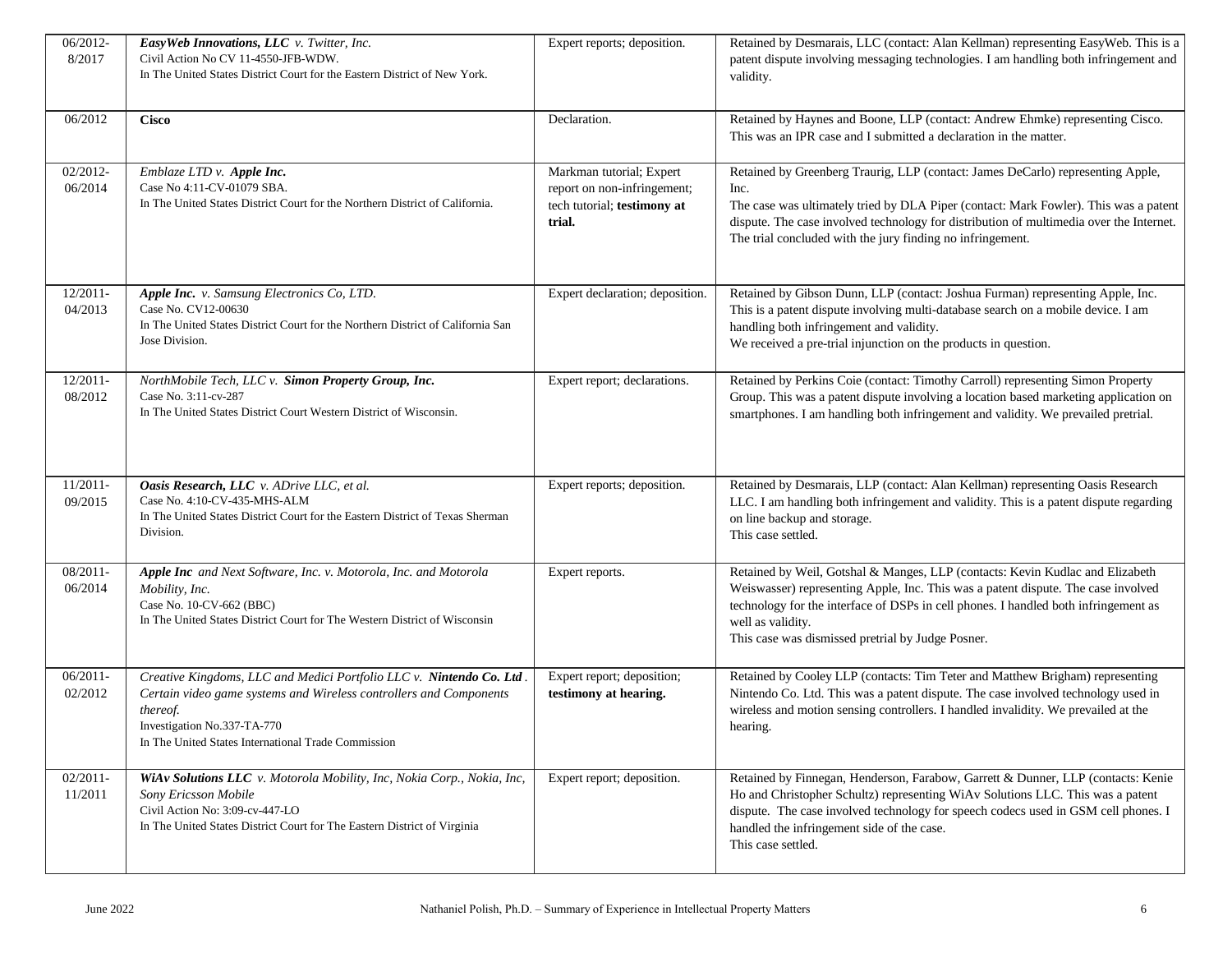| 08/2010-<br>04/2011 | Apple Inc. v. Nokia Corporation and High Tech Computer Corp.<br>(HTC). Certain Personal Data and Mobile Communications Devices and<br>Related Software.<br>Investigation No. 337-TA-710<br>United States International Trade Commission                                                                                                                                                                            | Expert reports; depositions;<br>testimony at hearing. | Retained by Kirkland & Ellis LLP (contacts: Marc Sernel and Eric Hayes) representing<br>Apple Inc. This was a patent dispute. The case involved technology for the interface of<br>DSPs in cell phones. I handled both infringement as well as validity.                                     |
|---------------------|--------------------------------------------------------------------------------------------------------------------------------------------------------------------------------------------------------------------------------------------------------------------------------------------------------------------------------------------------------------------------------------------------------------------|-------------------------------------------------------|----------------------------------------------------------------------------------------------------------------------------------------------------------------------------------------------------------------------------------------------------------------------------------------------|
| 07/2010-<br>11/2010 | ACQIS LLC v. Appro International, Inc., Clear Cube Technology, Inc.,<br>Dell Inc., Fujitsu Computer Systems Corp., Hitachi America, Ltd.,<br>Hewlett-Packard Co., International Business Machines Corp., NEC<br>Corp. of America, NEX Computers, Inc., Sun Microsystems, Inc. and<br>Super Micro Computer, Inc.<br>Case No. 6:06-cv-00148<br>In the United States District Court for the Eastern District of Texas | Expert report on invalidity and<br>non-infringement.  | Retained by Covington & Burling LLP (contact: Chris Martiniak) representing Hewlett<br>Packard. This was a patent matter involving computer blade servers.<br>The case settled.                                                                                                              |
| 04/2010-<br>06/2010 | Illinois Computer Research LLC v. Harpo Productions, Inc. et al<br>Case Number: 1:2008cv07322<br>In The United States District Court for The Northern District of Illinois Eastern<br>Division                                                                                                                                                                                                                     | Expert report; deposition.                            | Retained by Jackson Walker LLP (contacts: Michael Locklarand Charles Babcock)<br>representing Harpo Productions, Inc.<br>This was a patent dispute. The case involved technology for display of books on a<br>website.<br>This case settled.                                                 |
| 02/2010-<br>06/2010 | Motorola Inc. v. Research Motion Limited et al<br>Certain wireless communication server system software, wireless<br>handheld devices and battery packs.<br>Investigation No. 337-TA-706<br>United States International Trade Commission                                                                                                                                                                           | Expert report.                                        | Retained by Ropes & Gray (contacts: Paul M. Schoenhard and Steven Pepe)<br>representing Motorola, Inc. This was a patent dispute. The case involved technology<br>used in pagers and cell phones as well as their servers.<br>This case settled.                                             |
| 08/2009-<br>10/2010 | Balthaser Online, Inc. v. Network Solutions, LLC.<br>Civil Action No. 2:08-cv-430<br>In The United States District Court Eastern District of Texas Marshall Division                                                                                                                                                                                                                                               | Expert report.                                        | Retained by Dickstein Shaprio, LLP (contacts: Alfred R. Fabricant and Lawrence C.<br>Drucker) representing Balthaser Online, Inc. This was a patent dispute. The case<br>involved technology for the display of rich media applications on a web site.<br>This case settled.                 |
| 05/2009-<br>05/2010 | Nuance Communications Inc. et al v. Tell me Networks Inc.<br>Case Number: 1:2006cv00105<br>In The United States District Court for The District of Delaware                                                                                                                                                                                                                                                        | Expert report.                                        | Retained by McKool Smith (contact: Luke F. McLeroy) representing Nuance<br>Communications. This was a patent dispute. The technology involved techniques for<br>using speech recognition in telephone information systems. This case ended in<br>summary judgment for the defendant.         |
| 12/2008-<br>12/2009 | TruePosition Inc. v. Andrew Corp, C.A.<br>Case No. 05-0747-SLR (D. Del)<br>U.S. District Court for the District of Delaware                                                                                                                                                                                                                                                                                        | Declaration; expert report.                           | Retained by Kirkland & Ellis, LLP (contact: Avinash Lele) representing Andrew Corp,<br>C.A. Patent infringement case concerning technology for determining location of a cell<br>phone using information from several cell phone towers. I provided an analysis of a<br>workaround approach. |
| 10/2008-<br>01/2010 | RealTime Data LLC. v. Packeteer, Inc.<br>Case No. 6:2008cv00144<br>U.S. District Court for the Eastern District of Texas                                                                                                                                                                                                                                                                                           | Expert report, depositions, trial<br>prep.            | Retained by Ropes & Gray, LLP (contact: Anthony Pastor) representing RealTime<br>Data, LLC. Patent infringement case concerning data compression, storage, and<br>transmission. This case settled on first day of trial.                                                                     |
| 10/2008-<br>09/2009 | Thomson Reuters (Scientific) Inc. v. David A.Von Moll, Comptroller of<br>the Commonwealth of Virginia and George Mason University<br>Civil Action No. CL2008-17114<br>Circuit Court of Fairfax County Virginia                                                                                                                                                                                                     | Expert report.                                        | Retained by Edwards Angell Palmer & Dodge LLP(contacts: Glenn Pudelka and Barry<br>Kramer) representing Thomas Reuters(Scientific) Inc. Contracts dispute centered<br>around allegations of reverse engineering of software. This case ended in summary<br>judgment.                         |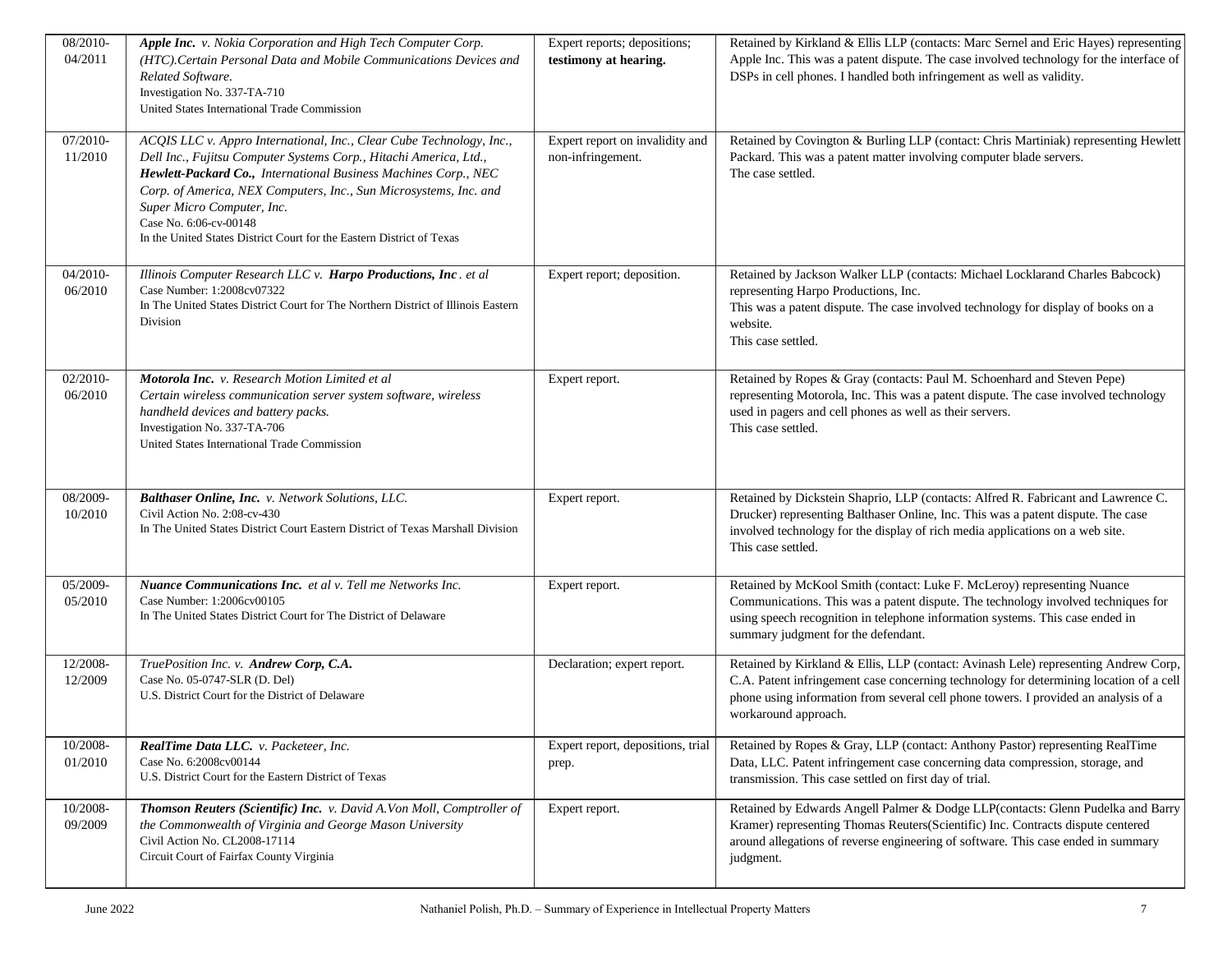| 04/2008-    | <b>International Business Machines Corporation</b> v. Asustek Computer, Inc.                             | Expert reports, declarations,   | Retained by Cadwalader Wickersham & Taft LLP (contacts: John Moehringer and                                                                                           |
|-------------|----------------------------------------------------------------------------------------------------------|---------------------------------|-----------------------------------------------------------------------------------------------------------------------------------------------------------------------|
| 12/2008     | Certain Computer Products, Computer Components and Products contain                                      | depositions, testimony at       | Christopher Hughes) representing IBM in this matter. This was an US ITC                                                                                               |
|             | Same.                                                                                                    | hearing.                        | investigation regarding infringement of a number of IBM patents by computers                                                                                          |
|             | Investigation No. 337-TA-628                                                                             |                                 | produced and sold by Asustek. The technology involved computer control of cooling                                                                                     |
|             | United States International Trade Commission                                                             |                                 | systems for computers. I was involved with infringement as well as validity issues.                                                                                   |
|             |                                                                                                          |                                 |                                                                                                                                                                       |
| 10/2007-    | Lucent, Alcatel-Lucent, and Multimedia Patent Trust v. Microsoft                                         | Expert reports; depositions;    | Retained by Kirkland & Ellis LLP (representing Lucent Technologies) (contacts:                                                                                        |
| 05/2008     | Case no. 06-CV-0684-H (LAB)                                                                              | testimony at trial.             | Robert Appleby and John Desmarais) and Baker Botts, LLP (representing Alcatel-                                                                                        |
|             | U.S. District Court for the Southern District of California                                              |                                 | Lucent).I advised on infringement as well as validity of U.S. Patents 5,838,319 and                                                                                   |
|             |                                                                                                          |                                 | 5,977,971. Gave trial testimony regarding invalidity of the '971 patent: jury found the                                                                               |
|             |                                                                                                          |                                 | patent was invalid.                                                                                                                                                   |
|             |                                                                                                          |                                 |                                                                                                                                                                       |
| 03/2000-    | National Music Publishers' Association et al. v. XM Satellite Radio Inc.<br>Civil Action 06-CV-3733(LAK) |                                 | Retained by Gibson Dunn & Crutcher, LLP representing National Music Publishers'                                                                                       |
| 01/2009     | In The U.S. District Court for the Southern District of New York                                         |                                 | Association. Copyright dispute concerning the impact of various XM Satellite Radio<br>products. I provided an analysis of source code and functionality of several XM |
|             |                                                                                                          |                                 | devices.                                                                                                                                                              |
|             |                                                                                                          |                                 |                                                                                                                                                                       |
| 06/2006-    | Lucent v. Gateway, Microsoft, Dell                                                                       | Expert reports; depositions;    | Retained by Kirkland & Ellis, LLP representing Lucent Technologies (contacts: Robert                                                                                  |
| 02/2007     | Case no. 02-CV-2060-B (LAB)                                                                              | testimony at trial.             | Appleby and John Desmarais). I worked on the infringement of Patents 5,341,457 and                                                                                    |
|             | Case no. 03-CV-0699-B (LAB)                                                                              |                                 | 5,627,938 as well as validity of these patents. At trial, I testified to regarding                                                                                    |
|             | Case no. 03-CV-1108-B (LAB)                                                                              |                                 | infringement of the '457, '938 and '080 patents.                                                                                                                      |
|             | U.S. District Court for the Southern District of California                                              |                                 | This matter concluded with a successful verdict and an award to Lucent of \$1.5 billion.                                                                              |
|             |                                                                                                          |                                 |                                                                                                                                                                       |
|             |                                                                                                          |                                 |                                                                                                                                                                       |
|             |                                                                                                          |                                 |                                                                                                                                                                       |
| 02/2006     | Board of Regents of the University of Texas v. Benq America Corp et al.                                  | <b>Markman Hearing</b>          | Retained by Quinn Emanuel Urquhart Oliver & Hedges LLP (contacts: Evette                                                                                              |
|             | Civil Action No. A:05CA181                                                                               | Testimony; Expert reports;      | Pennypacker and Kevin Johnson) representing Benq America et al.                                                                                                       |
|             | U.S. District Court for the Western District of Texas                                                    | deposition; tech tutorial.      | Patent infringement. For a Markman (claim construction) hearing, prepared and                                                                                         |
|             |                                                                                                          |                                 | presented a technology tutorial and testified before a special master. Prepared reports                                                                               |
|             |                                                                                                          |                                 | and gave deposition regarding invalidity and inoperability technology in the patent at                                                                                |
|             |                                                                                                          |                                 | issue.                                                                                                                                                                |
|             |                                                                                                          |                                 | Claim construction hearing led to summary judgment in Benq America's favor.                                                                                           |
|             |                                                                                                          |                                 |                                                                                                                                                                       |
|             |                                                                                                          |                                 |                                                                                                                                                                       |
| 2006        | Telefonaktiebolaget LM Ericsson et al. v. Samsung Electronics                                            | Expert reports and depositions. | Retained by Kirkland & Ellis LLP (contacts: Bao Nguyen, Adam Gill and Michael                                                                                         |
|             | Company Ltd.                                                                                             |                                 | Pieja) representing Samsung in several patent infringement claims brought by                                                                                          |
|             | Investigation No. 337-TA-577                                                                             |                                 | Ericsson. Claims involved technologies for messaging, speech encoding, and speech                                                                                     |
|             | U.S. International Trade Commission                                                                      |                                 | recording within various GSM cell phones. This case settled just prior to hearing.                                                                                    |
|             |                                                                                                          |                                 |                                                                                                                                                                       |
|             |                                                                                                          |                                 |                                                                                                                                                                       |
| $07/2005 -$ | Encyclopedia Britannica Inc. v. Alpine Electronics of America Inc. et al.                                | Expert report; deposition.      | Retained by Baker Botts LLP (contact: David Wille) representing Encyclopedia                                                                                          |
| 02/2006     | Civil Action No. 05-359                                                                                  |                                 | Britannica, Inc. Patent infringement. Prepared report on the definiteness of certain                                                                                  |
|             | U.S. District Court for the Western District of Texas                                                    |                                 | claim terms, and was deposed on this matter.                                                                                                                          |
|             |                                                                                                          |                                 | This case is ongoing but inactive.                                                                                                                                    |
|             |                                                                                                          |                                 |                                                                                                                                                                       |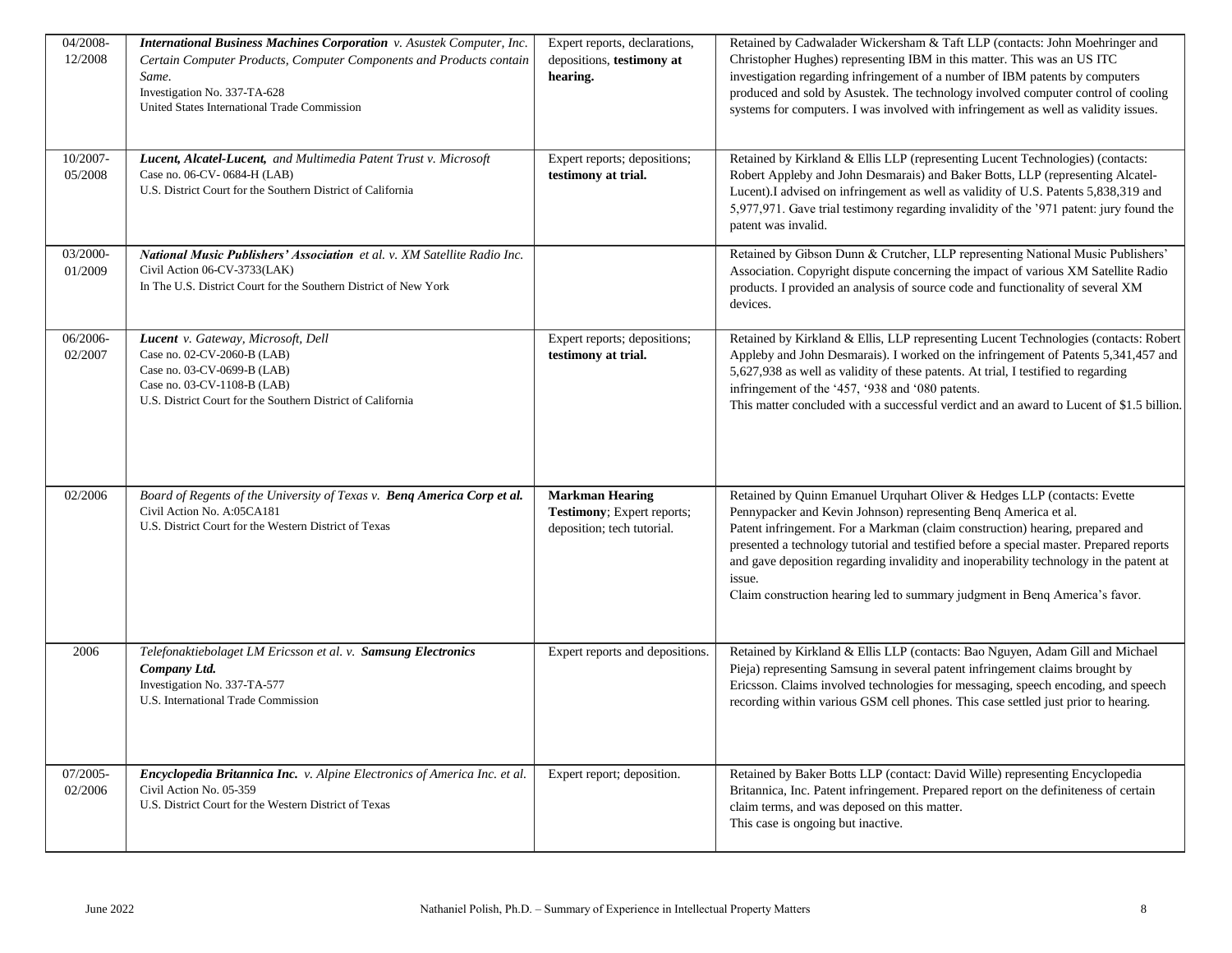| 2005-present           | Advanced Analytics Inc v. Citigroup Global Markets Inc.<br>Case No. 04 Civil 3531 (LTS)<br>U.S. District Court for the Southern District of New York                            | Declarations and expert<br>reports; deposition.   | Retained by Cleary Gottlieb Steen & Hamilton LLP (contacts: David Williams and<br>Chris Moore) representing Citigroup Global Markets, Inc. Theft of trade secrets. I have<br>been involved in software analysis in this case. The case involved software used to<br>price complex financial instruments. Refuting the claims required software analysis as<br>well as statistical analysis of certain elements of the systems involved.<br>This case pending. |
|------------------------|---------------------------------------------------------------------------------------------------------------------------------------------------------------------------------|---------------------------------------------------|---------------------------------------------------------------------------------------------------------------------------------------------------------------------------------------------------------------------------------------------------------------------------------------------------------------------------------------------------------------------------------------------------------------------------------------------------------------|
| $05/2005 -$<br>09/2005 | Atronic International GMBH v. SAI Semi-specialists of America Inc.<br>Case No. 03-CV-4892 (TCP) (MLO)<br>U.S. District Court for the Eastern District of New York               | Expert report; deposition.                        | Retained by Ford Marrin Esposito Witmeyer & Gleser, LLP (contact: Edward M.<br>Pinter) representing Atronic International.<br>Contracts dispute. I have acted primarily to rebut another witness regarding what<br>would have been reasonable behavior for a customer of an electronic parts supplier.<br>This case settled.                                                                                                                                  |
| $02/2005 -$<br>03/2006 | Tivo Inc. v. Echostar Communications Corporation<br>Case No. 2-04cv01 DF<br>U.S. District Court for the Eastern District of Texas                                               | Expert report; deposition;<br>testimony at trial. | Retained by Morrison & Foerster (contact: Karl Kramer) representing Echostar.<br>This case involved digital video recorder (DVR) technology. My work focused on the<br>invalidity of the Tivo patent. I found many pieces of prior art including complete<br>systems that were presented at trial. Tivo prevailed at trial. Most of the claims were<br>subsequently found invalid on re-exam.<br>This case has been the subject of many appeals.              |
| 12/2004-<br>05/2006    | Foundry Networks Inc. v. Lucent Technologies Inc.<br>Case No. 2:04-CV-40 (TJW) (E.D. Tex.)<br>U.S. District Court for the Eastern District of Texas                             | Expert reports.                                   | Retained by Kirkland &Ellis LLP (contacts: Jenny Lee and Jeanne Heffernan)<br>representing Lucent Technologies. I advised on infringement as well as validity of U.S.<br>Patent 5,649,131. In addition to generating several reports, I supported the drafting of<br>motions and declarations.<br>This case settled shortly before trial.                                                                                                                     |
| 07/2004-<br>01/2005    | Voice Capture Inc. v. Intel Corporation, Dialogic Corporation, and<br>Nuance Communications, Inc.<br>No. 4:04-cv-40340<br>U.S. District Court for the Southern District of Iowa | Expert report.                                    | Retained by Gary Cary (contact: Edward Sikorsky) representing Intel Corporation.<br>The case involved Voice Capture's allegation of patent infringement by Intel in the<br>area of interactive voice response systems. In producing an invalidity report on the<br>patent, I analyzed the patent and prior art in great detail. I also provided an expert<br>report on invalidity and an analysis of a rebuttal report.<br>The case settled.                  |
| 05/2004-<br>03/2005    | Dolby Laboratories Inc. v. Lucent Technologies Inc.<br>Case No. C 01-20709 JF (RS)<br>U.S. District Court for the Northern District of California                               | Expert report.                                    | Retained by Kirkland & Ellis, LLP (contact: Alan Kellman) representing Lucent<br>Technologies.<br>This case involved infringement of a number of Lucent's patents by Dolby's AC3<br>codec.<br>The case settled.                                                                                                                                                                                                                                               |